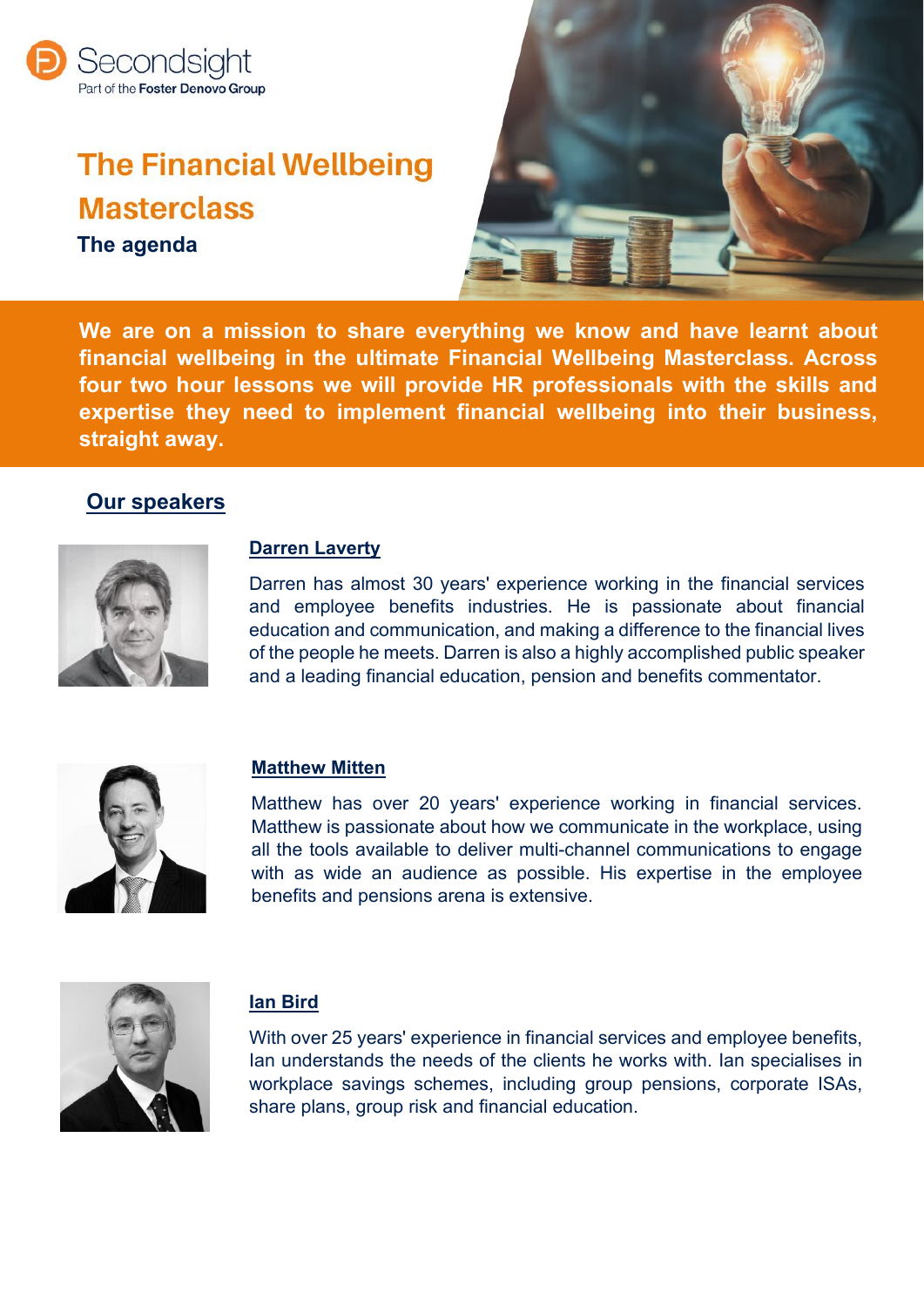**Syllabus and timetable**

# **Wednesday 22nd June, 9am – 11am**

#### **Lesson 1 - The official definition of financial wellbeing:**

- The 4 key pillars of financial wellbeing
- The 80/20 rule
- Managing financial stress
- Improving financial resilience instantly

#### **Lesson 2 - Measuring financial wellbeing:**

- The financial wellbeing assessment and score
- Strategically identifying where the highest level of financial stress sits in your organisation
- The employee personal report and recommended action plan
- Corporate analysis and benchmarking
- Identifying employee needs to help create your unique strategy

## **Thursday 23rd June, 9am – 11am**

#### **Lesson 3 - The 5 most dangerous trends employers need to know to improve financial wellbeing:**

- Avoid the most common mistake made by most organisations
- Why 80% of interventions are a waste of time
- Maximise the effectiveness of any time and money invested in financial wellbeing
- A supplier business model that makes matters worse and not better
- A little known secret guaranteed to increase employees savings rates

#### **Lesson 4 - Identifying what matters the most to your employees:**

- Raising financial savvy to help employees know what matters the most to them
- Segmentation or self-selection
- Online versus face to face
- Prioritising the most popular areas
- The importance of good comms when educating on employee benefits
- How great employee benefits communication can support financial wellbeing